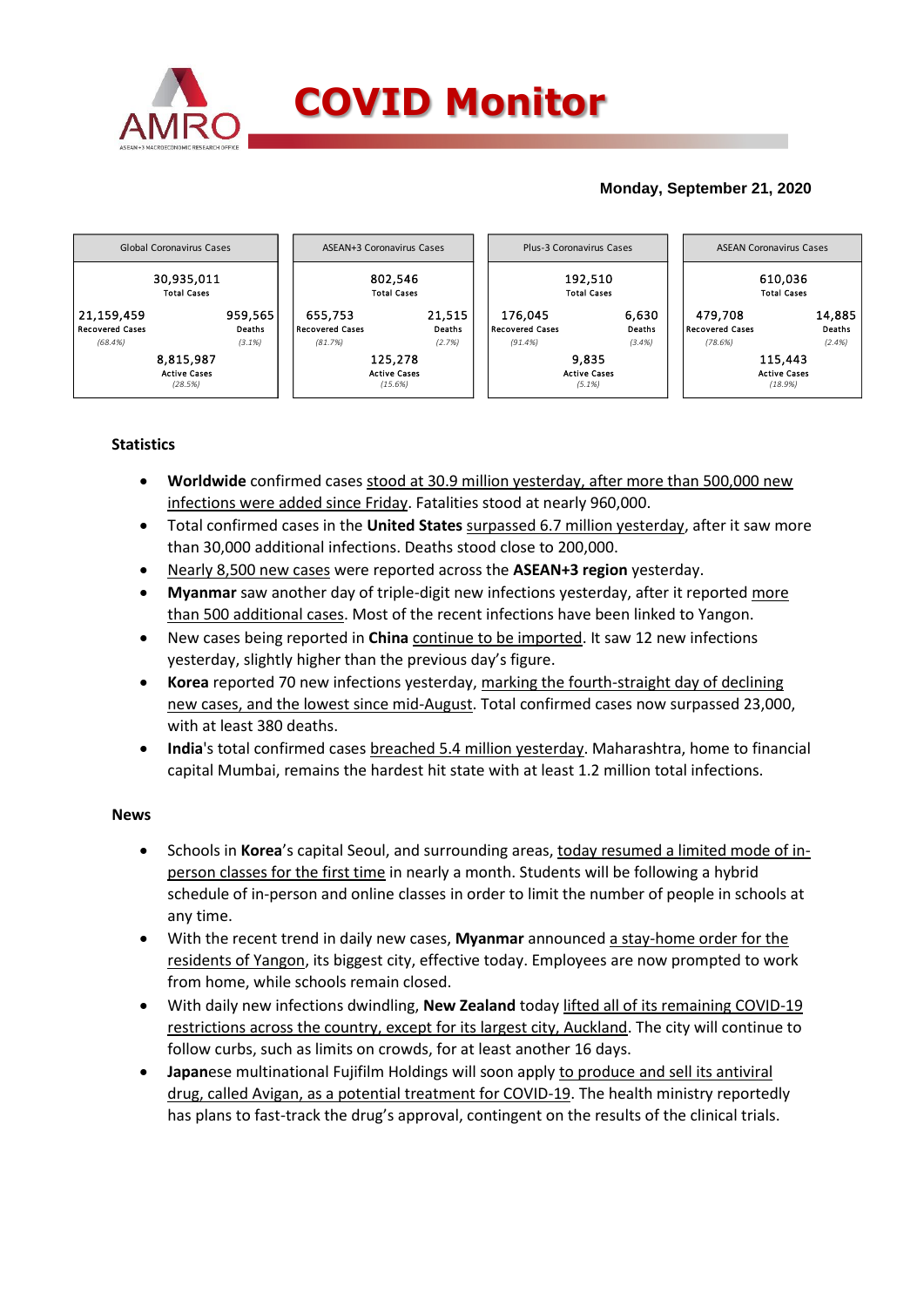

Overview of Confirmed COVID-19 Cases

| Economy<br>cases $(%)2$<br>Cases<br>Population<br>$(7-day avg)^1$<br>Cases<br><b>Deaths</b><br><b>Rate (%)</b><br>Recovered<br><b>Rate (%)</b><br>Cases<br>per 1M Pop.<br>Cases<br><b>Deaths</b><br>Cases<br>Global<br>30,935,011<br>250,010<br>$-28,794$<br>0.8<br>959,565<br>3,722<br>21,159,459<br>68.4<br>8,815,987<br>71.5<br>3.1<br>$-1,025$<br>ASEAN+3<br>802,546<br>8,469<br>178<br>2.7<br>125,278<br>71.4<br>1.1<br>21,515<br>655,753<br>81.7<br>585<br>Plus-3<br>192,510<br>$-121$<br>0.3<br>6,630<br>6<br>3.4<br>176,045<br>91.4<br>9,835<br>84.4<br>7,884<br>$-904$<br>172<br>82.6<br><b>ASEAN</b><br>610,036<br>1.3<br>14,885<br>2.4<br>479,708<br>78.6<br>115,443<br>85,291<br>61<br>$\overline{2}$<br>0.0<br>176<br>99.8<br>China<br>12<br>0.0<br>4,634<br>$\mathbf 0$<br>5.4<br>80,481<br>94.4<br>10<br>5,032<br>23<br>3.0<br>103<br>217<br>Hong Kong, China<br>659<br>0.5<br>$\mathbf 0$<br>2.0<br>4,712<br>93.6<br>95.7<br>480<br>3.8<br>$-121$<br>1,508<br>7,030<br>79,142<br>629<br>0.6<br>$\overline{4}$<br>1.9<br>70,604<br>89.2<br>91.1<br>Japan<br>1.3<br>23,045<br>70<br>$-12$<br>385<br>1.7<br>87.9<br>89.5<br>443<br>0.3<br>$\overline{2}$<br>20,248<br>2,412<br>Korea<br>907<br>$-179$<br>244,676<br>3,989<br>14.8<br>1.7<br>9,553<br>105<br>3.9<br>177,327<br>72.5<br>57,796<br>76.4<br>Indonesia<br>$\sim$<br>52<br>32<br>1.3<br>734<br>10,219<br>308<br>1.6<br>0.5<br>130<br>$\mathbf 0$<br>9,355<br>91.5<br>92.8<br>Malaysia<br>$-651$<br>4,984<br>54<br>Philippines<br>286,743<br>2,606<br>3,283<br>29.8<br>1.2<br>$1.7$<br>229,865<br>80.2<br>51,894<br>81.9<br>3.2<br>3<br>57,576<br>10,098<br>18<br>0.0<br>27<br>$\Omega$<br>0.0<br>57,181<br>99.3<br>368<br>99.4<br>Singapore<br>3,506<br>52<br>0.0<br>-9<br>59<br>Thailand<br>0<br>0.0<br>$\mathbf 0$<br>1.7<br>3,340<br>95.3<br>107<br>96.9<br>$\overline{3}$<br>322<br>$\mathbf 0$<br>0<br>0.0<br>$\mathbf 0$<br>Brunei Darussalam<br>145<br>0.0<br>2.1<br>142<br>97.9<br>0<br>100.0<br>275<br>0.0<br>$\pmb{0}$<br>0.0<br>$\mathbf 0$<br>274<br>99.6<br>99.6<br>Cambodia<br>16<br>0<br>$\mathbf 0$<br>0.0<br>1<br>$\mathbf 0$<br>23<br>0.0<br>$\mathbf 0$<br>22<br>Lao PDR<br>3<br>0<br>0.0<br>$\mathbf 0$<br>0.0<br>95.7<br>95.7<br>1<br>5805<br>$-100$<br>94<br>13<br>1260<br>23.3<br>109<br>542<br>10.2<br>10.3<br>1.6<br>21.7<br>4,451<br>Myanmar<br>1,068<br>11<br>$\mathbf 0$<br>0.0<br>0<br>0.0<br>35<br>$\mathbf 0$<br>942<br>88.2<br>91<br>91.5<br>3.3<br>Vietnam<br>134.3<br>1,547<br>448<br>1.5<br>$\mathbf 0$<br>102,295<br>8,882<br>9,996<br>9.8<br>Belgium<br>$\sim$<br>$\sim$<br>$\sim$<br>17.2<br>444,978<br>24.2<br>6,846<br>31,085<br>$\Omega$<br>7.0<br>76,583<br>337,310<br>France<br>$\overline{\phantom{a}}$<br>1,033<br>$-652$<br>9,390<br>273,965<br>3,302<br>12.4<br>0.4<br>$\overline{2}$<br>241,192<br>88.0<br>23,383<br>91.5<br>3.4<br>Germany<br>26.3<br>$-50$<br>15<br>298,156<br>1,587<br>0.5<br>35,707<br>12.0<br>218,351<br>73.2<br>44,098<br>85.2<br>Italy<br>4,950<br>40<br>6,324<br>98,217<br>5,684<br>1,956<br>113.2<br>2.0<br>6.4<br>Netherlands<br>$\overline{a}$<br>$\sim$<br>$\overline{\phantom{a}}$<br>640,040<br>150,376<br>23.5<br>53,521<br>91.6<br>13,657<br>30,495<br>$\Omega$<br>4.8<br>Spain<br>Switzerland<br>49,283<br>5,699<br>2,045<br>$\mathbf 0$<br>4.1<br>40,500<br>82.2<br>6,738<br>86.3<br>$\overline{a}$<br>5,899<br>3,899<br>$-530$<br>1.0<br>46,791<br>18<br>11.8<br>United Kingdom<br>396,744<br>58.0<br>4,544,629<br>21,500<br>16,389<br>77.5<br>$-16,668$<br>0.4<br>136,895<br>363<br>3.0<br>3,963,446<br>87.2<br>444,288<br>90.2<br>Brazil<br>30.2<br>589<br>145,750<br>3,854<br>1,143<br>0.8<br>9,267<br>5<br>6.4<br>126,592<br>86.9<br>9,891<br>93.2<br>Canada<br>$-845$<br>631,365<br>8,431<br>185.1<br>13,053<br>254<br>488,231<br>77.3<br>130,081<br>79.4<br>13,861<br>1.4<br>2.1<br>Argentina<br>95.2<br>697,663<br>5,489<br>3,542<br>27.9<br>$-1,625$<br>0.5<br>73,493<br>235<br>10.5<br>590,459<br>84.6<br>33,711<br>Mexico<br>196.6<br>139<br>86<br>83.8<br>762,865<br>23,241<br>6,453<br>0.9<br>31,369<br>4.1<br>607,837<br>79.7<br>123,659<br>Peru<br>$-735$<br>41.3<br><b>United States</b><br>6,759,565<br>20,418<br>38,987<br>117.8<br>0.6<br>198,849<br>247<br>2.9<br>2,590,671<br>3,970,045<br>38.3<br>0.1<br>26,912<br>1,036<br>14<br>0.5<br>$\mathbf 1$<br>851<br>$\overline{2}$<br>3.2<br>24,061<br>89.4<br>2,000<br>92.6<br>Australia<br>5,400,619<br>3,943<br>92,605<br>$-732$<br>1,133<br>1.6<br>4,303,043<br>79.7<br>1,010,824<br>81.3<br>India<br>67.6<br>1.7<br>86,752<br>36.8<br>252<br>90.9<br>422,140<br>5,017<br>3,097<br>0.7<br>183<br>359,570<br>85.2<br>38,269<br>24,301<br>5.8<br>Iran<br>83<br>1,098,958<br>6,043<br>41.2<br>19,349<br>79<br>906,431<br>82.5<br>173,178<br>84.2<br>Russia<br>7,495<br>0.6<br>1.8<br>13.9<br>$-68$<br>27<br>95.5<br>329,754<br>9,486<br>483<br>0.1<br>4,485<br>94.1<br>14,830<br>Saudi Arabia<br>1.4<br>310,439 |              |              |              |            |                  |                  |             |        |              |            |          |              |          |               |                 |
|--------------------------------------------------------------------------------------------------------------------------------------------------------------------------------------------------------------------------------------------------------------------------------------------------------------------------------------------------------------------------------------------------------------------------------------------------------------------------------------------------------------------------------------------------------------------------------------------------------------------------------------------------------------------------------------------------------------------------------------------------------------------------------------------------------------------------------------------------------------------------------------------------------------------------------------------------------------------------------------------------------------------------------------------------------------------------------------------------------------------------------------------------------------------------------------------------------------------------------------------------------------------------------------------------------------------------------------------------------------------------------------------------------------------------------------------------------------------------------------------------------------------------------------------------------------------------------------------------------------------------------------------------------------------------------------------------------------------------------------------------------------------------------------------------------------------------------------------------------------------------------------------------------------------------------------------------------------------------------------------------------------------------------------------------------------------------------------------------------------------------------------------------------------------------------------------------------------------------------------------------------------------------------------------------------------------------------------------------------------------------------------------------------------------------------------------------------------------------------------------------------------------------------------------------------------------------------------------------------------------------------------------------------------------------------------------------------------------------------------------------------------------------------------------------------------------------------------------------------------------------------------------------------------------------------------------------------------------------------------------------------------------------------------------------------------------------------------------------------------------------------------------------------------------------------------------------------------------------------------------------------------------------------------------------------------------------------------------------------------------------------------------------------------------------------------------------------------------------------------------------------------------------------------------------------------------------------------------------------------------------------------------------------------------------------------------------------------------------------------------------------------------------------------------------------------------------------------------------------------------------------------------------------------------------------------------------------------------------------------------------------------------------------------------------------------------------------------------------------------------------------------------------------------------------------------------------------------------------------------------------------------------------------------------------------------------------------------------------------------------------------------------------------------------------------------------------------------------------------------------------------------------------------------------------------------------------------------------------------------------------------------------------------------------------------------------------------------------------------------------------------------------------------------------------------------------------------------------------------------------------------------------------------------------------------------------|--------------|--------------|--------------|------------|------------------|------------------|-------------|--------|--------------|------------|----------|--------------|----------|---------------|-----------------|
|                                                                                                                                                                                                                                                                                                                                                                                                                                                                                                                                                                                                                                                                                                                                                                                                                                                                                                                                                                                                                                                                                                                                                                                                                                                                                                                                                                                                                                                                                                                                                                                                                                                                                                                                                                                                                                                                                                                                                                                                                                                                                                                                                                                                                                                                                                                                                                                                                                                                                                                                                                                                                                                                                                                                                                                                                                                                                                                                                                                                                                                                                                                                                                                                                                                                                                                                                                                                                                                                                                                                                                                                                                                                                                                                                                                                                                                                                                                                                                                                                                                                                                                                                                                                                                                                                                                                                                                                                                                                                                                                                                                                                                                                                                                                                                                                                                                                                                                                            |              | <b>Total</b> | Cases per 1M | <b>New</b> | <b>New Cases</b> | <b>New Cases</b> | <b>ANew</b> | ∆% New | <b>Total</b> | <b>New</b> | Fatality | <b>Total</b> | Recovery | <b>Active</b> | <b>Resolved</b> |
|                                                                                                                                                                                                                                                                                                                                                                                                                                                                                                                                                                                                                                                                                                                                                                                                                                                                                                                                                                                                                                                                                                                                                                                                                                                                                                                                                                                                                                                                                                                                                                                                                                                                                                                                                                                                                                                                                                                                                                                                                                                                                                                                                                                                                                                                                                                                                                                                                                                                                                                                                                                                                                                                                                                                                                                                                                                                                                                                                                                                                                                                                                                                                                                                                                                                                                                                                                                                                                                                                                                                                                                                                                                                                                                                                                                                                                                                                                                                                                                                                                                                                                                                                                                                                                                                                                                                                                                                                                                                                                                                                                                                                                                                                                                                                                                                                                                                                                                                            |              |              |              |            |                  |                  |             |        |              |            |          |              |          |               |                 |
|                                                                                                                                                                                                                                                                                                                                                                                                                                                                                                                                                                                                                                                                                                                                                                                                                                                                                                                                                                                                                                                                                                                                                                                                                                                                                                                                                                                                                                                                                                                                                                                                                                                                                                                                                                                                                                                                                                                                                                                                                                                                                                                                                                                                                                                                                                                                                                                                                                                                                                                                                                                                                                                                                                                                                                                                                                                                                                                                                                                                                                                                                                                                                                                                                                                                                                                                                                                                                                                                                                                                                                                                                                                                                                                                                                                                                                                                                                                                                                                                                                                                                                                                                                                                                                                                                                                                                                                                                                                                                                                                                                                                                                                                                                                                                                                                                                                                                                                                            |              |              |              |            |                  |                  |             |        |              |            |          |              |          |               |                 |
|                                                                                                                                                                                                                                                                                                                                                                                                                                                                                                                                                                                                                                                                                                                                                                                                                                                                                                                                                                                                                                                                                                                                                                                                                                                                                                                                                                                                                                                                                                                                                                                                                                                                                                                                                                                                                                                                                                                                                                                                                                                                                                                                                                                                                                                                                                                                                                                                                                                                                                                                                                                                                                                                                                                                                                                                                                                                                                                                                                                                                                                                                                                                                                                                                                                                                                                                                                                                                                                                                                                                                                                                                                                                                                                                                                                                                                                                                                                                                                                                                                                                                                                                                                                                                                                                                                                                                                                                                                                                                                                                                                                                                                                                                                                                                                                                                                                                                                                                            |              |              |              |            |                  |                  |             |        |              |            |          |              |          |               |                 |
|                                                                                                                                                                                                                                                                                                                                                                                                                                                                                                                                                                                                                                                                                                                                                                                                                                                                                                                                                                                                                                                                                                                                                                                                                                                                                                                                                                                                                                                                                                                                                                                                                                                                                                                                                                                                                                                                                                                                                                                                                                                                                                                                                                                                                                                                                                                                                                                                                                                                                                                                                                                                                                                                                                                                                                                                                                                                                                                                                                                                                                                                                                                                                                                                                                                                                                                                                                                                                                                                                                                                                                                                                                                                                                                                                                                                                                                                                                                                                                                                                                                                                                                                                                                                                                                                                                                                                                                                                                                                                                                                                                                                                                                                                                                                                                                                                                                                                                                                            |              |              |              |            |                  |                  |             |        |              |            |          |              |          |               |                 |
|                                                                                                                                                                                                                                                                                                                                                                                                                                                                                                                                                                                                                                                                                                                                                                                                                                                                                                                                                                                                                                                                                                                                                                                                                                                                                                                                                                                                                                                                                                                                                                                                                                                                                                                                                                                                                                                                                                                                                                                                                                                                                                                                                                                                                                                                                                                                                                                                                                                                                                                                                                                                                                                                                                                                                                                                                                                                                                                                                                                                                                                                                                                                                                                                                                                                                                                                                                                                                                                                                                                                                                                                                                                                                                                                                                                                                                                                                                                                                                                                                                                                                                                                                                                                                                                                                                                                                                                                                                                                                                                                                                                                                                                                                                                                                                                                                                                                                                                                            |              |              |              |            |                  |                  |             |        |              |            |          |              |          |               |                 |
|                                                                                                                                                                                                                                                                                                                                                                                                                                                                                                                                                                                                                                                                                                                                                                                                                                                                                                                                                                                                                                                                                                                                                                                                                                                                                                                                                                                                                                                                                                                                                                                                                                                                                                                                                                                                                                                                                                                                                                                                                                                                                                                                                                                                                                                                                                                                                                                                                                                                                                                                                                                                                                                                                                                                                                                                                                                                                                                                                                                                                                                                                                                                                                                                                                                                                                                                                                                                                                                                                                                                                                                                                                                                                                                                                                                                                                                                                                                                                                                                                                                                                                                                                                                                                                                                                                                                                                                                                                                                                                                                                                                                                                                                                                                                                                                                                                                                                                                                            |              |              |              |            |                  |                  |             |        |              |            |          |              |          |               |                 |
|                                                                                                                                                                                                                                                                                                                                                                                                                                                                                                                                                                                                                                                                                                                                                                                                                                                                                                                                                                                                                                                                                                                                                                                                                                                                                                                                                                                                                                                                                                                                                                                                                                                                                                                                                                                                                                                                                                                                                                                                                                                                                                                                                                                                                                                                                                                                                                                                                                                                                                                                                                                                                                                                                                                                                                                                                                                                                                                                                                                                                                                                                                                                                                                                                                                                                                                                                                                                                                                                                                                                                                                                                                                                                                                                                                                                                                                                                                                                                                                                                                                                                                                                                                                                                                                                                                                                                                                                                                                                                                                                                                                                                                                                                                                                                                                                                                                                                                                                            |              |              |              |            |                  |                  |             |        |              |            |          |              |          |               |                 |
|                                                                                                                                                                                                                                                                                                                                                                                                                                                                                                                                                                                                                                                                                                                                                                                                                                                                                                                                                                                                                                                                                                                                                                                                                                                                                                                                                                                                                                                                                                                                                                                                                                                                                                                                                                                                                                                                                                                                                                                                                                                                                                                                                                                                                                                                                                                                                                                                                                                                                                                                                                                                                                                                                                                                                                                                                                                                                                                                                                                                                                                                                                                                                                                                                                                                                                                                                                                                                                                                                                                                                                                                                                                                                                                                                                                                                                                                                                                                                                                                                                                                                                                                                                                                                                                                                                                                                                                                                                                                                                                                                                                                                                                                                                                                                                                                                                                                                                                                            |              |              |              |            |                  |                  |             |        |              |            |          |              |          |               |                 |
|                                                                                                                                                                                                                                                                                                                                                                                                                                                                                                                                                                                                                                                                                                                                                                                                                                                                                                                                                                                                                                                                                                                                                                                                                                                                                                                                                                                                                                                                                                                                                                                                                                                                                                                                                                                                                                                                                                                                                                                                                                                                                                                                                                                                                                                                                                                                                                                                                                                                                                                                                                                                                                                                                                                                                                                                                                                                                                                                                                                                                                                                                                                                                                                                                                                                                                                                                                                                                                                                                                                                                                                                                                                                                                                                                                                                                                                                                                                                                                                                                                                                                                                                                                                                                                                                                                                                                                                                                                                                                                                                                                                                                                                                                                                                                                                                                                                                                                                                            |              |              |              |            |                  |                  |             |        |              |            |          |              |          |               |                 |
|                                                                                                                                                                                                                                                                                                                                                                                                                                                                                                                                                                                                                                                                                                                                                                                                                                                                                                                                                                                                                                                                                                                                                                                                                                                                                                                                                                                                                                                                                                                                                                                                                                                                                                                                                                                                                                                                                                                                                                                                                                                                                                                                                                                                                                                                                                                                                                                                                                                                                                                                                                                                                                                                                                                                                                                                                                                                                                                                                                                                                                                                                                                                                                                                                                                                                                                                                                                                                                                                                                                                                                                                                                                                                                                                                                                                                                                                                                                                                                                                                                                                                                                                                                                                                                                                                                                                                                                                                                                                                                                                                                                                                                                                                                                                                                                                                                                                                                                                            |              |              |              |            |                  |                  |             |        |              |            |          |              |          |               |                 |
|                                                                                                                                                                                                                                                                                                                                                                                                                                                                                                                                                                                                                                                                                                                                                                                                                                                                                                                                                                                                                                                                                                                                                                                                                                                                                                                                                                                                                                                                                                                                                                                                                                                                                                                                                                                                                                                                                                                                                                                                                                                                                                                                                                                                                                                                                                                                                                                                                                                                                                                                                                                                                                                                                                                                                                                                                                                                                                                                                                                                                                                                                                                                                                                                                                                                                                                                                                                                                                                                                                                                                                                                                                                                                                                                                                                                                                                                                                                                                                                                                                                                                                                                                                                                                                                                                                                                                                                                                                                                                                                                                                                                                                                                                                                                                                                                                                                                                                                                            |              |              |              |            |                  |                  |             |        |              |            |          |              |          |               |                 |
|                                                                                                                                                                                                                                                                                                                                                                                                                                                                                                                                                                                                                                                                                                                                                                                                                                                                                                                                                                                                                                                                                                                                                                                                                                                                                                                                                                                                                                                                                                                                                                                                                                                                                                                                                                                                                                                                                                                                                                                                                                                                                                                                                                                                                                                                                                                                                                                                                                                                                                                                                                                                                                                                                                                                                                                                                                                                                                                                                                                                                                                                                                                                                                                                                                                                                                                                                                                                                                                                                                                                                                                                                                                                                                                                                                                                                                                                                                                                                                                                                                                                                                                                                                                                                                                                                                                                                                                                                                                                                                                                                                                                                                                                                                                                                                                                                                                                                                                                            |              |              |              |            |                  |                  |             |        |              |            |          |              |          |               |                 |
|                                                                                                                                                                                                                                                                                                                                                                                                                                                                                                                                                                                                                                                                                                                                                                                                                                                                                                                                                                                                                                                                                                                                                                                                                                                                                                                                                                                                                                                                                                                                                                                                                                                                                                                                                                                                                                                                                                                                                                                                                                                                                                                                                                                                                                                                                                                                                                                                                                                                                                                                                                                                                                                                                                                                                                                                                                                                                                                                                                                                                                                                                                                                                                                                                                                                                                                                                                                                                                                                                                                                                                                                                                                                                                                                                                                                                                                                                                                                                                                                                                                                                                                                                                                                                                                                                                                                                                                                                                                                                                                                                                                                                                                                                                                                                                                                                                                                                                                                            |              |              |              |            |                  |                  |             |        |              |            |          |              |          |               |                 |
|                                                                                                                                                                                                                                                                                                                                                                                                                                                                                                                                                                                                                                                                                                                                                                                                                                                                                                                                                                                                                                                                                                                                                                                                                                                                                                                                                                                                                                                                                                                                                                                                                                                                                                                                                                                                                                                                                                                                                                                                                                                                                                                                                                                                                                                                                                                                                                                                                                                                                                                                                                                                                                                                                                                                                                                                                                                                                                                                                                                                                                                                                                                                                                                                                                                                                                                                                                                                                                                                                                                                                                                                                                                                                                                                                                                                                                                                                                                                                                                                                                                                                                                                                                                                                                                                                                                                                                                                                                                                                                                                                                                                                                                                                                                                                                                                                                                                                                                                            |              |              |              |            |                  |                  |             |        |              |            |          |              |          |               |                 |
|                                                                                                                                                                                                                                                                                                                                                                                                                                                                                                                                                                                                                                                                                                                                                                                                                                                                                                                                                                                                                                                                                                                                                                                                                                                                                                                                                                                                                                                                                                                                                                                                                                                                                                                                                                                                                                                                                                                                                                                                                                                                                                                                                                                                                                                                                                                                                                                                                                                                                                                                                                                                                                                                                                                                                                                                                                                                                                                                                                                                                                                                                                                                                                                                                                                                                                                                                                                                                                                                                                                                                                                                                                                                                                                                                                                                                                                                                                                                                                                                                                                                                                                                                                                                                                                                                                                                                                                                                                                                                                                                                                                                                                                                                                                                                                                                                                                                                                                                            |              |              |              |            |                  |                  |             |        |              |            |          |              |          |               |                 |
|                                                                                                                                                                                                                                                                                                                                                                                                                                                                                                                                                                                                                                                                                                                                                                                                                                                                                                                                                                                                                                                                                                                                                                                                                                                                                                                                                                                                                                                                                                                                                                                                                                                                                                                                                                                                                                                                                                                                                                                                                                                                                                                                                                                                                                                                                                                                                                                                                                                                                                                                                                                                                                                                                                                                                                                                                                                                                                                                                                                                                                                                                                                                                                                                                                                                                                                                                                                                                                                                                                                                                                                                                                                                                                                                                                                                                                                                                                                                                                                                                                                                                                                                                                                                                                                                                                                                                                                                                                                                                                                                                                                                                                                                                                                                                                                                                                                                                                                                            |              |              |              |            |                  |                  |             |        |              |            |          |              |          |               |                 |
|                                                                                                                                                                                                                                                                                                                                                                                                                                                                                                                                                                                                                                                                                                                                                                                                                                                                                                                                                                                                                                                                                                                                                                                                                                                                                                                                                                                                                                                                                                                                                                                                                                                                                                                                                                                                                                                                                                                                                                                                                                                                                                                                                                                                                                                                                                                                                                                                                                                                                                                                                                                                                                                                                                                                                                                                                                                                                                                                                                                                                                                                                                                                                                                                                                                                                                                                                                                                                                                                                                                                                                                                                                                                                                                                                                                                                                                                                                                                                                                                                                                                                                                                                                                                                                                                                                                                                                                                                                                                                                                                                                                                                                                                                                                                                                                                                                                                                                                                            |              |              |              |            |                  |                  |             |        |              |            |          |              |          |               |                 |
|                                                                                                                                                                                                                                                                                                                                                                                                                                                                                                                                                                                                                                                                                                                                                                                                                                                                                                                                                                                                                                                                                                                                                                                                                                                                                                                                                                                                                                                                                                                                                                                                                                                                                                                                                                                                                                                                                                                                                                                                                                                                                                                                                                                                                                                                                                                                                                                                                                                                                                                                                                                                                                                                                                                                                                                                                                                                                                                                                                                                                                                                                                                                                                                                                                                                                                                                                                                                                                                                                                                                                                                                                                                                                                                                                                                                                                                                                                                                                                                                                                                                                                                                                                                                                                                                                                                                                                                                                                                                                                                                                                                                                                                                                                                                                                                                                                                                                                                                            |              |              |              |            |                  |                  |             |        |              |            |          |              |          |               |                 |
|                                                                                                                                                                                                                                                                                                                                                                                                                                                                                                                                                                                                                                                                                                                                                                                                                                                                                                                                                                                                                                                                                                                                                                                                                                                                                                                                                                                                                                                                                                                                                                                                                                                                                                                                                                                                                                                                                                                                                                                                                                                                                                                                                                                                                                                                                                                                                                                                                                                                                                                                                                                                                                                                                                                                                                                                                                                                                                                                                                                                                                                                                                                                                                                                                                                                                                                                                                                                                                                                                                                                                                                                                                                                                                                                                                                                                                                                                                                                                                                                                                                                                                                                                                                                                                                                                                                                                                                                                                                                                                                                                                                                                                                                                                                                                                                                                                                                                                                                            |              |              |              |            |                  |                  |             |        |              |            |          |              |          |               |                 |
|                                                                                                                                                                                                                                                                                                                                                                                                                                                                                                                                                                                                                                                                                                                                                                                                                                                                                                                                                                                                                                                                                                                                                                                                                                                                                                                                                                                                                                                                                                                                                                                                                                                                                                                                                                                                                                                                                                                                                                                                                                                                                                                                                                                                                                                                                                                                                                                                                                                                                                                                                                                                                                                                                                                                                                                                                                                                                                                                                                                                                                                                                                                                                                                                                                                                                                                                                                                                                                                                                                                                                                                                                                                                                                                                                                                                                                                                                                                                                                                                                                                                                                                                                                                                                                                                                                                                                                                                                                                                                                                                                                                                                                                                                                                                                                                                                                                                                                                                            |              |              |              |            |                  |                  |             |        |              |            |          |              |          |               |                 |
|                                                                                                                                                                                                                                                                                                                                                                                                                                                                                                                                                                                                                                                                                                                                                                                                                                                                                                                                                                                                                                                                                                                                                                                                                                                                                                                                                                                                                                                                                                                                                                                                                                                                                                                                                                                                                                                                                                                                                                                                                                                                                                                                                                                                                                                                                                                                                                                                                                                                                                                                                                                                                                                                                                                                                                                                                                                                                                                                                                                                                                                                                                                                                                                                                                                                                                                                                                                                                                                                                                                                                                                                                                                                                                                                                                                                                                                                                                                                                                                                                                                                                                                                                                                                                                                                                                                                                                                                                                                                                                                                                                                                                                                                                                                                                                                                                                                                                                                                            |              |              |              |            |                  |                  |             |        |              |            |          |              |          |               |                 |
|                                                                                                                                                                                                                                                                                                                                                                                                                                                                                                                                                                                                                                                                                                                                                                                                                                                                                                                                                                                                                                                                                                                                                                                                                                                                                                                                                                                                                                                                                                                                                                                                                                                                                                                                                                                                                                                                                                                                                                                                                                                                                                                                                                                                                                                                                                                                                                                                                                                                                                                                                                                                                                                                                                                                                                                                                                                                                                                                                                                                                                                                                                                                                                                                                                                                                                                                                                                                                                                                                                                                                                                                                                                                                                                                                                                                                                                                                                                                                                                                                                                                                                                                                                                                                                                                                                                                                                                                                                                                                                                                                                                                                                                                                                                                                                                                                                                                                                                                            |              |              |              |            |                  |                  |             |        |              |            |          |              |          |               |                 |
|                                                                                                                                                                                                                                                                                                                                                                                                                                                                                                                                                                                                                                                                                                                                                                                                                                                                                                                                                                                                                                                                                                                                                                                                                                                                                                                                                                                                                                                                                                                                                                                                                                                                                                                                                                                                                                                                                                                                                                                                                                                                                                                                                                                                                                                                                                                                                                                                                                                                                                                                                                                                                                                                                                                                                                                                                                                                                                                                                                                                                                                                                                                                                                                                                                                                                                                                                                                                                                                                                                                                                                                                                                                                                                                                                                                                                                                                                                                                                                                                                                                                                                                                                                                                                                                                                                                                                                                                                                                                                                                                                                                                                                                                                                                                                                                                                                                                                                                                            |              |              |              |            |                  |                  |             |        |              |            |          |              |          |               |                 |
|                                                                                                                                                                                                                                                                                                                                                                                                                                                                                                                                                                                                                                                                                                                                                                                                                                                                                                                                                                                                                                                                                                                                                                                                                                                                                                                                                                                                                                                                                                                                                                                                                                                                                                                                                                                                                                                                                                                                                                                                                                                                                                                                                                                                                                                                                                                                                                                                                                                                                                                                                                                                                                                                                                                                                                                                                                                                                                                                                                                                                                                                                                                                                                                                                                                                                                                                                                                                                                                                                                                                                                                                                                                                                                                                                                                                                                                                                                                                                                                                                                                                                                                                                                                                                                                                                                                                                                                                                                                                                                                                                                                                                                                                                                                                                                                                                                                                                                                                            |              |              |              |            |                  |                  |             |        |              |            |          |              |          |               |                 |
|                                                                                                                                                                                                                                                                                                                                                                                                                                                                                                                                                                                                                                                                                                                                                                                                                                                                                                                                                                                                                                                                                                                                                                                                                                                                                                                                                                                                                                                                                                                                                                                                                                                                                                                                                                                                                                                                                                                                                                                                                                                                                                                                                                                                                                                                                                                                                                                                                                                                                                                                                                                                                                                                                                                                                                                                                                                                                                                                                                                                                                                                                                                                                                                                                                                                                                                                                                                                                                                                                                                                                                                                                                                                                                                                                                                                                                                                                                                                                                                                                                                                                                                                                                                                                                                                                                                                                                                                                                                                                                                                                                                                                                                                                                                                                                                                                                                                                                                                            |              |              |              |            |                  |                  |             |        |              |            |          |              |          |               |                 |
|                                                                                                                                                                                                                                                                                                                                                                                                                                                                                                                                                                                                                                                                                                                                                                                                                                                                                                                                                                                                                                                                                                                                                                                                                                                                                                                                                                                                                                                                                                                                                                                                                                                                                                                                                                                                                                                                                                                                                                                                                                                                                                                                                                                                                                                                                                                                                                                                                                                                                                                                                                                                                                                                                                                                                                                                                                                                                                                                                                                                                                                                                                                                                                                                                                                                                                                                                                                                                                                                                                                                                                                                                                                                                                                                                                                                                                                                                                                                                                                                                                                                                                                                                                                                                                                                                                                                                                                                                                                                                                                                                                                                                                                                                                                                                                                                                                                                                                                                            |              |              |              |            |                  |                  |             |        |              |            |          |              |          |               |                 |
|                                                                                                                                                                                                                                                                                                                                                                                                                                                                                                                                                                                                                                                                                                                                                                                                                                                                                                                                                                                                                                                                                                                                                                                                                                                                                                                                                                                                                                                                                                                                                                                                                                                                                                                                                                                                                                                                                                                                                                                                                                                                                                                                                                                                                                                                                                                                                                                                                                                                                                                                                                                                                                                                                                                                                                                                                                                                                                                                                                                                                                                                                                                                                                                                                                                                                                                                                                                                                                                                                                                                                                                                                                                                                                                                                                                                                                                                                                                                                                                                                                                                                                                                                                                                                                                                                                                                                                                                                                                                                                                                                                                                                                                                                                                                                                                                                                                                                                                                            |              |              |              |            |                  |                  |             |        |              |            |          |              |          |               |                 |
|                                                                                                                                                                                                                                                                                                                                                                                                                                                                                                                                                                                                                                                                                                                                                                                                                                                                                                                                                                                                                                                                                                                                                                                                                                                                                                                                                                                                                                                                                                                                                                                                                                                                                                                                                                                                                                                                                                                                                                                                                                                                                                                                                                                                                                                                                                                                                                                                                                                                                                                                                                                                                                                                                                                                                                                                                                                                                                                                                                                                                                                                                                                                                                                                                                                                                                                                                                                                                                                                                                                                                                                                                                                                                                                                                                                                                                                                                                                                                                                                                                                                                                                                                                                                                                                                                                                                                                                                                                                                                                                                                                                                                                                                                                                                                                                                                                                                                                                                            |              |              |              |            |                  |                  |             |        |              |            |          |              |          |               |                 |
|                                                                                                                                                                                                                                                                                                                                                                                                                                                                                                                                                                                                                                                                                                                                                                                                                                                                                                                                                                                                                                                                                                                                                                                                                                                                                                                                                                                                                                                                                                                                                                                                                                                                                                                                                                                                                                                                                                                                                                                                                                                                                                                                                                                                                                                                                                                                                                                                                                                                                                                                                                                                                                                                                                                                                                                                                                                                                                                                                                                                                                                                                                                                                                                                                                                                                                                                                                                                                                                                                                                                                                                                                                                                                                                                                                                                                                                                                                                                                                                                                                                                                                                                                                                                                                                                                                                                                                                                                                                                                                                                                                                                                                                                                                                                                                                                                                                                                                                                            |              |              |              |            |                  |                  |             |        |              |            |          |              |          |               |                 |
|                                                                                                                                                                                                                                                                                                                                                                                                                                                                                                                                                                                                                                                                                                                                                                                                                                                                                                                                                                                                                                                                                                                                                                                                                                                                                                                                                                                                                                                                                                                                                                                                                                                                                                                                                                                                                                                                                                                                                                                                                                                                                                                                                                                                                                                                                                                                                                                                                                                                                                                                                                                                                                                                                                                                                                                                                                                                                                                                                                                                                                                                                                                                                                                                                                                                                                                                                                                                                                                                                                                                                                                                                                                                                                                                                                                                                                                                                                                                                                                                                                                                                                                                                                                                                                                                                                                                                                                                                                                                                                                                                                                                                                                                                                                                                                                                                                                                                                                                            |              |              |              |            |                  |                  |             |        |              |            |          |              |          |               |                 |
|                                                                                                                                                                                                                                                                                                                                                                                                                                                                                                                                                                                                                                                                                                                                                                                                                                                                                                                                                                                                                                                                                                                                                                                                                                                                                                                                                                                                                                                                                                                                                                                                                                                                                                                                                                                                                                                                                                                                                                                                                                                                                                                                                                                                                                                                                                                                                                                                                                                                                                                                                                                                                                                                                                                                                                                                                                                                                                                                                                                                                                                                                                                                                                                                                                                                                                                                                                                                                                                                                                                                                                                                                                                                                                                                                                                                                                                                                                                                                                                                                                                                                                                                                                                                                                                                                                                                                                                                                                                                                                                                                                                                                                                                                                                                                                                                                                                                                                                                            |              |              |              |            |                  |                  |             |        |              |            |          |              |          |               |                 |
|                                                                                                                                                                                                                                                                                                                                                                                                                                                                                                                                                                                                                                                                                                                                                                                                                                                                                                                                                                                                                                                                                                                                                                                                                                                                                                                                                                                                                                                                                                                                                                                                                                                                                                                                                                                                                                                                                                                                                                                                                                                                                                                                                                                                                                                                                                                                                                                                                                                                                                                                                                                                                                                                                                                                                                                                                                                                                                                                                                                                                                                                                                                                                                                                                                                                                                                                                                                                                                                                                                                                                                                                                                                                                                                                                                                                                                                                                                                                                                                                                                                                                                                                                                                                                                                                                                                                                                                                                                                                                                                                                                                                                                                                                                                                                                                                                                                                                                                                            |              |              |              |            |                  |                  |             |        |              |            |          |              |          |               |                 |
|                                                                                                                                                                                                                                                                                                                                                                                                                                                                                                                                                                                                                                                                                                                                                                                                                                                                                                                                                                                                                                                                                                                                                                                                                                                                                                                                                                                                                                                                                                                                                                                                                                                                                                                                                                                                                                                                                                                                                                                                                                                                                                                                                                                                                                                                                                                                                                                                                                                                                                                                                                                                                                                                                                                                                                                                                                                                                                                                                                                                                                                                                                                                                                                                                                                                                                                                                                                                                                                                                                                                                                                                                                                                                                                                                                                                                                                                                                                                                                                                                                                                                                                                                                                                                                                                                                                                                                                                                                                                                                                                                                                                                                                                                                                                                                                                                                                                                                                                            |              |              |              |            |                  |                  |             |        |              |            |          |              |          |               |                 |
|                                                                                                                                                                                                                                                                                                                                                                                                                                                                                                                                                                                                                                                                                                                                                                                                                                                                                                                                                                                                                                                                                                                                                                                                                                                                                                                                                                                                                                                                                                                                                                                                                                                                                                                                                                                                                                                                                                                                                                                                                                                                                                                                                                                                                                                                                                                                                                                                                                                                                                                                                                                                                                                                                                                                                                                                                                                                                                                                                                                                                                                                                                                                                                                                                                                                                                                                                                                                                                                                                                                                                                                                                                                                                                                                                                                                                                                                                                                                                                                                                                                                                                                                                                                                                                                                                                                                                                                                                                                                                                                                                                                                                                                                                                                                                                                                                                                                                                                                            |              |              |              |            |                  |                  |             |        |              |            |          |              |          |               |                 |
|                                                                                                                                                                                                                                                                                                                                                                                                                                                                                                                                                                                                                                                                                                                                                                                                                                                                                                                                                                                                                                                                                                                                                                                                                                                                                                                                                                                                                                                                                                                                                                                                                                                                                                                                                                                                                                                                                                                                                                                                                                                                                                                                                                                                                                                                                                                                                                                                                                                                                                                                                                                                                                                                                                                                                                                                                                                                                                                                                                                                                                                                                                                                                                                                                                                                                                                                                                                                                                                                                                                                                                                                                                                                                                                                                                                                                                                                                                                                                                                                                                                                                                                                                                                                                                                                                                                                                                                                                                                                                                                                                                                                                                                                                                                                                                                                                                                                                                                                            |              |              |              |            |                  |                  |             |        |              |            |          |              |          |               |                 |
|                                                                                                                                                                                                                                                                                                                                                                                                                                                                                                                                                                                                                                                                                                                                                                                                                                                                                                                                                                                                                                                                                                                                                                                                                                                                                                                                                                                                                                                                                                                                                                                                                                                                                                                                                                                                                                                                                                                                                                                                                                                                                                                                                                                                                                                                                                                                                                                                                                                                                                                                                                                                                                                                                                                                                                                                                                                                                                                                                                                                                                                                                                                                                                                                                                                                                                                                                                                                                                                                                                                                                                                                                                                                                                                                                                                                                                                                                                                                                                                                                                                                                                                                                                                                                                                                                                                                                                                                                                                                                                                                                                                                                                                                                                                                                                                                                                                                                                                                            |              |              |              |            |                  |                  |             |        |              |            |          |              |          |               |                 |
|                                                                                                                                                                                                                                                                                                                                                                                                                                                                                                                                                                                                                                                                                                                                                                                                                                                                                                                                                                                                                                                                                                                                                                                                                                                                                                                                                                                                                                                                                                                                                                                                                                                                                                                                                                                                                                                                                                                                                                                                                                                                                                                                                                                                                                                                                                                                                                                                                                                                                                                                                                                                                                                                                                                                                                                                                                                                                                                                                                                                                                                                                                                                                                                                                                                                                                                                                                                                                                                                                                                                                                                                                                                                                                                                                                                                                                                                                                                                                                                                                                                                                                                                                                                                                                                                                                                                                                                                                                                                                                                                                                                                                                                                                                                                                                                                                                                                                                                                            |              |              |              |            |                  |                  |             |        |              |            |          |              |          |               |                 |
|                                                                                                                                                                                                                                                                                                                                                                                                                                                                                                                                                                                                                                                                                                                                                                                                                                                                                                                                                                                                                                                                                                                                                                                                                                                                                                                                                                                                                                                                                                                                                                                                                                                                                                                                                                                                                                                                                                                                                                                                                                                                                                                                                                                                                                                                                                                                                                                                                                                                                                                                                                                                                                                                                                                                                                                                                                                                                                                                                                                                                                                                                                                                                                                                                                                                                                                                                                                                                                                                                                                                                                                                                                                                                                                                                                                                                                                                                                                                                                                                                                                                                                                                                                                                                                                                                                                                                                                                                                                                                                                                                                                                                                                                                                                                                                                                                                                                                                                                            |              |              |              |            |                  |                  |             |        |              |            |          |              |          |               |                 |
|                                                                                                                                                                                                                                                                                                                                                                                                                                                                                                                                                                                                                                                                                                                                                                                                                                                                                                                                                                                                                                                                                                                                                                                                                                                                                                                                                                                                                                                                                                                                                                                                                                                                                                                                                                                                                                                                                                                                                                                                                                                                                                                                                                                                                                                                                                                                                                                                                                                                                                                                                                                                                                                                                                                                                                                                                                                                                                                                                                                                                                                                                                                                                                                                                                                                                                                                                                                                                                                                                                                                                                                                                                                                                                                                                                                                                                                                                                                                                                                                                                                                                                                                                                                                                                                                                                                                                                                                                                                                                                                                                                                                                                                                                                                                                                                                                                                                                                                                            |              |              |              |            |                  |                  |             |        |              |            |          |              |          |               |                 |
|                                                                                                                                                                                                                                                                                                                                                                                                                                                                                                                                                                                                                                                                                                                                                                                                                                                                                                                                                                                                                                                                                                                                                                                                                                                                                                                                                                                                                                                                                                                                                                                                                                                                                                                                                                                                                                                                                                                                                                                                                                                                                                                                                                                                                                                                                                                                                                                                                                                                                                                                                                                                                                                                                                                                                                                                                                                                                                                                                                                                                                                                                                                                                                                                                                                                                                                                                                                                                                                                                                                                                                                                                                                                                                                                                                                                                                                                                                                                                                                                                                                                                                                                                                                                                                                                                                                                                                                                                                                                                                                                                                                                                                                                                                                                                                                                                                                                                                                                            |              |              |              |            |                  |                  |             |        |              |            |          |              |          |               |                 |
|                                                                                                                                                                                                                                                                                                                                                                                                                                                                                                                                                                                                                                                                                                                                                                                                                                                                                                                                                                                                                                                                                                                                                                                                                                                                                                                                                                                                                                                                                                                                                                                                                                                                                                                                                                                                                                                                                                                                                                                                                                                                                                                                                                                                                                                                                                                                                                                                                                                                                                                                                                                                                                                                                                                                                                                                                                                                                                                                                                                                                                                                                                                                                                                                                                                                                                                                                                                                                                                                                                                                                                                                                                                                                                                                                                                                                                                                                                                                                                                                                                                                                                                                                                                                                                                                                                                                                                                                                                                                                                                                                                                                                                                                                                                                                                                                                                                                                                                                            |              |              |              |            |                  |                  |             |        |              |            |          |              |          |               |                 |
| 26.0<br>13<br>1,555<br>$-474$<br>0.2<br>15,953<br>2.4<br>590,071<br>89.2<br>55,187<br>91.7<br>661,211<br>11,072                                                                                                                                                                                                                                                                                                                                                                                                                                                                                                                                                                                                                                                                                                                                                                                                                                                                                                                                                                                                                                                                                                                                                                                                                                                                                                                                                                                                                                                                                                                                                                                                                                                                                                                                                                                                                                                                                                                                                                                                                                                                                                                                                                                                                                                                                                                                                                                                                                                                                                                                                                                                                                                                                                                                                                                                                                                                                                                                                                                                                                                                                                                                                                                                                                                                                                                                                                                                                                                                                                                                                                                                                                                                                                                                                                                                                                                                                                                                                                                                                                                                                                                                                                                                                                                                                                                                                                                                                                                                                                                                                                                                                                                                                                                                                                                                                            | South Africa |              |              |            |                  |                  |             |        |              |            |          |              |          |               |                 |

Source: Haver Analytics, sourced from John Hopkins University; AMRO staff calculations.<br>Notes: New cases since previous day. ∆% refers to percentage change since previous day. Fatality rate measured as deaths per confirmed

2/ Resolved cases (i.e. non-active cases) to total cases; serves as a proxy for the stage of the cycle.

Data as of 20/9/2020